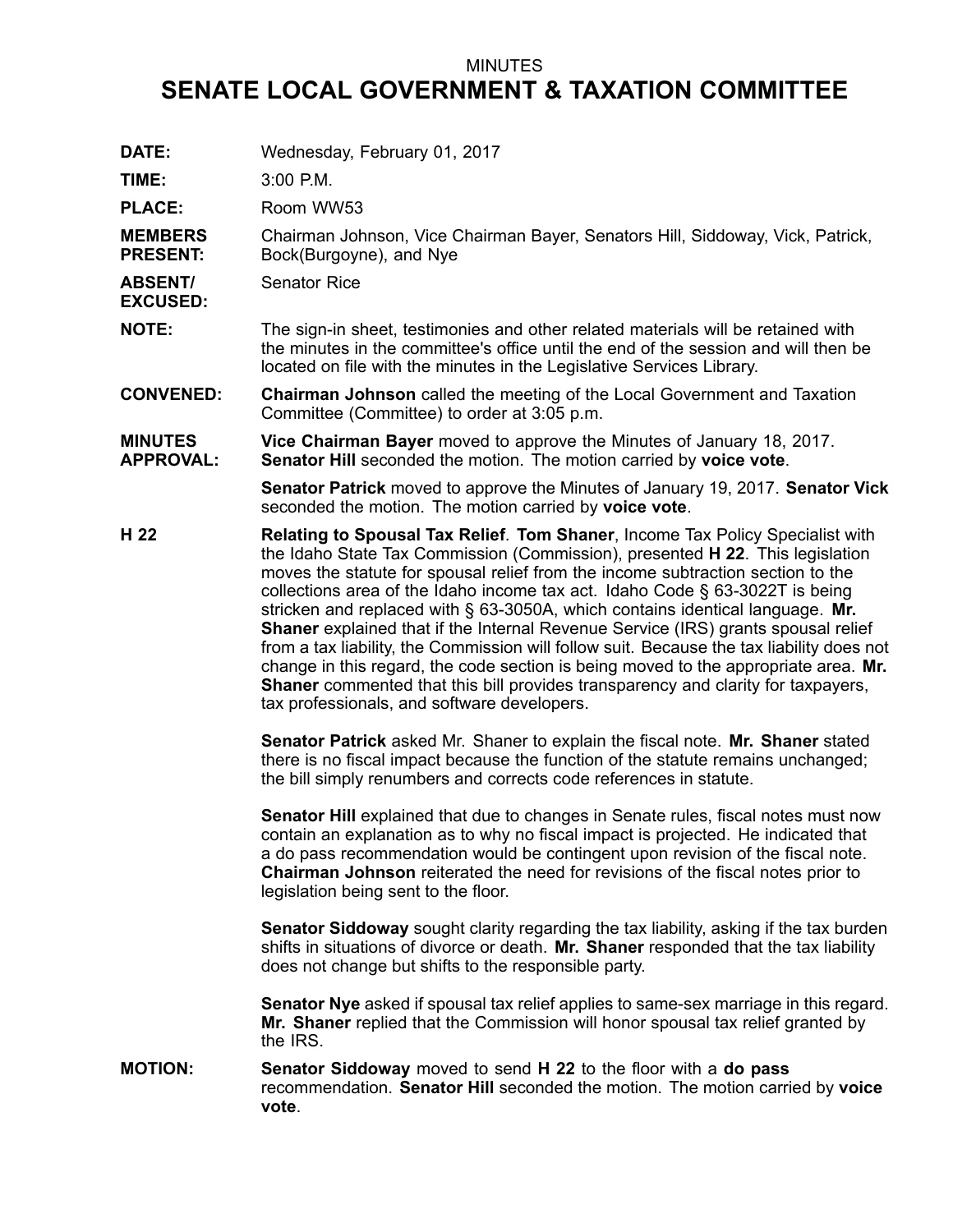**H 23 Relating to Taxes, Perfected Protest**. **Mr. Shaner** presented **H 23**, which amends Idaho Code § 63-3045B, to clarify that if <sup>a</sup> taxpayer files <sup>a</sup> protest but does not perfect the protest within 28 days after notification, the notice of deficiency becomes final. **Mr. Shaner** explained that this bill provides clarity for taxpayers appealing <sup>a</sup> notice of deficiency determination issued by the Commission. He detailed changes in code references and clarifying language. **Mr. Shaner** stated there is no fiscal impact because the function of the statute remains unchanged; the proposed changes are technical in nature and simply provide clarification.

> **Senator Siddoway** asked for <sup>a</sup> definition of the term "perfected protest." **Mr. Shaner** replied that "perfected" means complete and valid, and that basic information, such as identifying information and dates of deficiency, is required to make <sup>a</sup> protest valid. **Senator Siddoway** questioned how the proposed changes will impact taxpayers, expressing concern of undue burden. **Mr. Shaner** indicated that the proposed changes are intended to clarify the appeals process for taxpayers. Additionally, auditors will often clear up confusion regarding perfected protests with taxpayers during the course of their work.

> **Vice Chairman Bayer** asked how many protests submitted to the Commission do not meet the requirements to be considered perfected. **Mr. Shaner** reported <sup>a</sup> low percentage and pointed out that auditors routinely engage with taxpayers to retrieve missing information; to the extent possible, missing information is not used to prevent <sup>a</sup> protest being processed.

> **Senator Hill** asked if <sup>a</sup> definition of "perfected protest" is provided in statute or rules, and asked for assurance that the Commission is not placing undue burden on the taxpayer. **Mr. Shaner** referenced Administrative and Enforcement Rule 320 (see Attachment 1) regarding timeline requirements but was unable not provide <sup>a</sup> definitive source of the term "perfected." He did emphasize that the standards for perfected protests remain unchanged.

**Senator Bock** commented that the term "perfected" is commonly used in the context of real estate and that he is comfortable with the terminology.

- **MOTION: Senator Bock** moved to send **H 23** to the floor with <sup>a</sup> **do pass** recommendation. **Vice Chairman Bayer** seconded the motion. The motion carried by **voice vote**.
- **H 24 Relating to Taxes, Administrative Redetermination**. **Mr. Shaner** presented **H 24**, which amends Idaho Code § 63-3045, to clarify that when <sup>a</sup> taxpayer requests <sup>a</sup> redetermination of <sup>a</sup> notice of deficiency, the redetermination will be performed by staff independent from the division that issued the notice. **Mr. Shaner** stated that following <sup>a</sup> protest, <sup>a</sup> taxpayer may request <sup>a</sup> hearing to address the deficiency; however, statute does not delineate who from the Commission should perform this redetermination. In an effort to provide transparency for the taxpayer during this process, this legislation clarifies that the auditor be independent of the originating division. **Mr. Shaner** noted the effective date of July 1, 2017, was established to avoid interfering with appeals currently in progress. He stated there is no fiscal impact because the function of the statute remains unchanged.